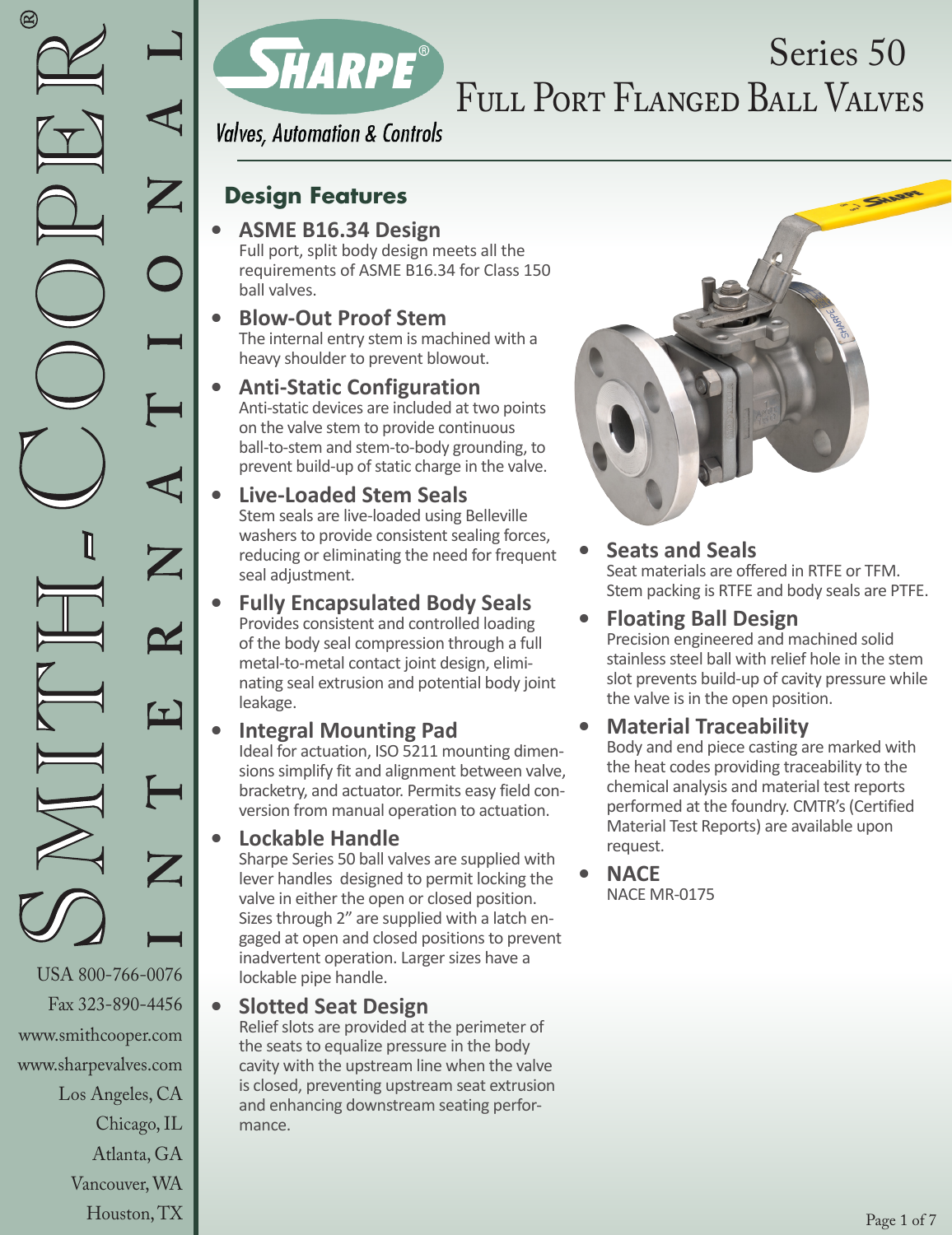

FCCCCCCCC

 $\left( \widehat{18}\right)$ 

 $\bigcirc$ 

⊙

 $\sqrt{13}^{12}$ 

|<br>|}

#### **Parts & Materials 1/2" - 2" Class 150**

 $\mathcal{O}$ 

| No.             | <b>Part Name</b>                                   | Material                                                                                        | Qty       |
|-----------------|----------------------------------------------------|-------------------------------------------------------------------------------------------------|-----------|
|                 | Body                                               | Carbon Steel ASTM A216 WCB<br>316 Stainless Steel ASTM A351 CF8M                                | 1         |
| $\overline{2}$  | <b>Thrust Bearing</b>                              | <b>RTFE</b>                                                                                     | 1         |
| $\overline{3}$  | Stem                                               | 316 Series Strinless Steel                                                                      | 1         |
| 3A              | <b>Anti-Static Device</b><br>Ball<br><b>Spring</b> | (Located on Stem, Not Shown)<br>300 Series Strinless Steel<br><b>Hard Drawn Stainless Steel</b> | $\gamma$  |
| $\overline{4}$  | Stem Packing                                       | <b>RTFF</b>                                                                                     | $\gamma$  |
| 5               | <b>Packing Gland</b>                               | <b>300 Series Stainless Steel</b>                                                               | 1         |
| $\overline{b}$  | <b>Belleville Washer</b>                           | 300 Series Stainless Steel                                                                      | 4         |
| 7               | <b>Gland Nut</b>                                   | <b>300 Series Stainless Steel</b>                                                               | 1         |
| 8               | Lock Tab                                           | 300 Series Stainless Steel                                                                      | 1         |
| 9               | Handle                                             | <b>300 Series Stainless Steel</b>                                                               | 1         |
| 10              | Handle, Washer                                     | 300 Series Stainless Steel                                                                      | 1         |
| $\overline{11}$ | Handle, Nut                                        | <b>300 Series Stainless Steel</b>                                                               | 1         |
| 12              | Sent                                               | RTFE, TFM                                                                                       | $\gamma$  |
| 13              | Ball                                               | 316 Stainless Steel                                                                             | 1         |
| 14              | <b>Body Seal</b>                                   | PTFE                                                                                            | 1         |
| 15              | End Cap                                            | Carbon Steel ASTM A216 WCB<br>316 Stainless Steel ASTM A351 CF8M                                | 1         |
| 16              | <b>Body Stud</b>                                   | ASTM A193 Gr B8MA                                                                               | Mfg. Std. |
| 17              | <b>Body Nut</b>                                    | ASTM A194 Gr 8A                                                                                 | Mfg. Std. |
| 18              | Stop Pin                                           | 300 Series Stainless Steel                                                                      | 1         |

T5

 $-14$ 

 $\overline{)}$ 

 $\left(\overline{17}\right)$ 

Page 2 of 7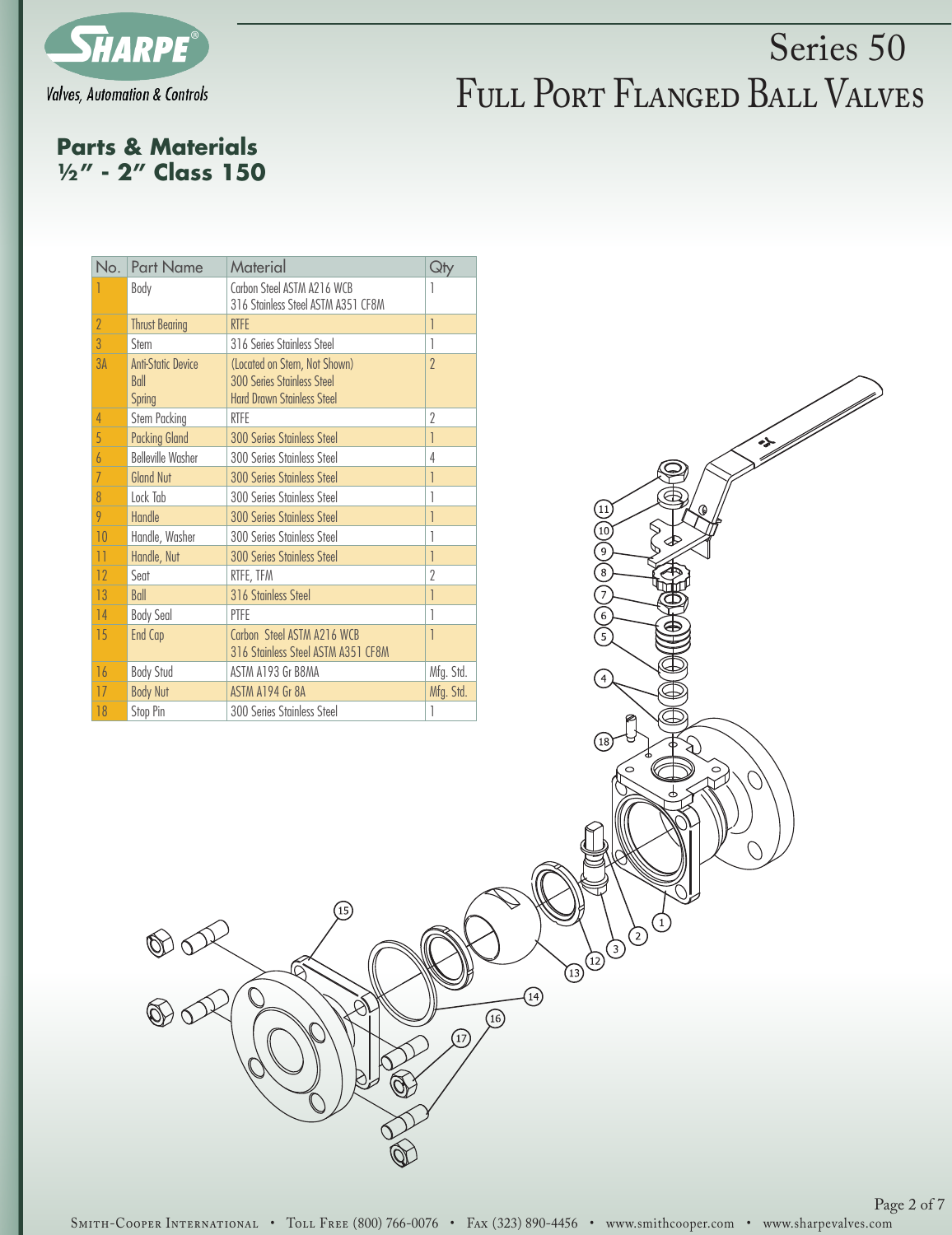

 $\frac{1}{12}$ 

13  $\overline{11}$ 

 $10$ 

 $20$ 

 $\mathbf 2$  $\overline{\mathbf{3}}$  $\begin{bmatrix} 14 \end{bmatrix}$  $\bigodot$ 

#### **Parts & Materials 21/2" - 4" Class 150**

O

| No.             | <b>Part Name</b>                                   | Material                                                                                        | Qty                      |
|-----------------|----------------------------------------------------|-------------------------------------------------------------------------------------------------|--------------------------|
|                 | Body                                               | Carbon Steel ASTM A216 WCB<br>316 Stainless Steel ASTM A351 CF8M                                | 1                        |
| $\overline{2}$  | <b>Thrust Bearing</b>                              | <b>RTFE</b>                                                                                     | $\overline{1}$           |
| $\overline{3}$  | Stem                                               | 316 Stainless Steel                                                                             | 1                        |
| 3A              | <b>Anti-Static Device</b><br>Ball<br><b>Spring</b> | (Located on Stem, Not Shown)<br>300 Series Stainless Steel<br><b>Hard Drawn Stainless Steel</b> | $\overline{\phantom{a}}$ |
| 4               | Stem Packing                                       | <b>RTFF</b>                                                                                     | 3                        |
| 5               | <b>Plain Washer</b>                                | <b>300 Series Stainless Steel</b>                                                               | 1                        |
| $\overline{6}$  | <b>Packing Gland</b>                               | 300 Series Stainless Steel                                                                      | 1                        |
| $\overline{7}$  | <b>Stop Plate</b>                                  | <b>300 Series Stainless Steel</b>                                                               | 1                        |
| 8               | <b>Belleville Washer</b>                           | 300 Series Stainless Steel                                                                      | 4                        |
| 9               | <b>Gland Nut</b>                                   | <b>300 Series Stainless Steel</b>                                                               | 1                        |
| 10              | Lock Tab                                           | 300 Series Stainless Steel                                                                      | 1                        |
| $\overline{11}$ | Wrench Block                                       | <b>300 Series Stainless Steel</b>                                                               | 1                        |
| 12              | Handle, Pipe                                       | Galvanized Steel                                                                                | 1                        |
| 13              | Handle, Bolt                                       | <b>300 Series Stainless Steel</b>                                                               | 1                        |
| 14              | Seat                                               | RTFE, TFM                                                                                       | $\gamma$                 |
| 15              | Ball                                               | 316 Stainless Steel                                                                             | 1                        |
| 16              | <b>Body Seal</b>                                   | PTFF                                                                                            | 1                        |
| 17              | <b>End Cap</b>                                     | Carbon Steel ASTM A216 WCB<br>316 Stainless Steel ASTM A351 CF8M                                | 1                        |
| 18              | <b>Body Stud</b>                                   | ASTM A193 Gr B8MA                                                                               | Mfg. Std.                |
| 19              | <b>Body Nut</b>                                    | ASTM A194 Gr 8A                                                                                 | Mfg. Std.                |
| 20              | Stop Pin                                           | 300 Series Stainless Steel                                                                      | 1                        |

SMITH-COOPER INTERNATIONAL • TOLL FREE (800) 766-0076 • FAX (323) 890-4456 • www.smithcooper.com • www.sharpevalves.com

 $\bigodot$ 

 $\widetilde{(\mathbf{r})}$ 

 $\bigotimes$ 

**DO**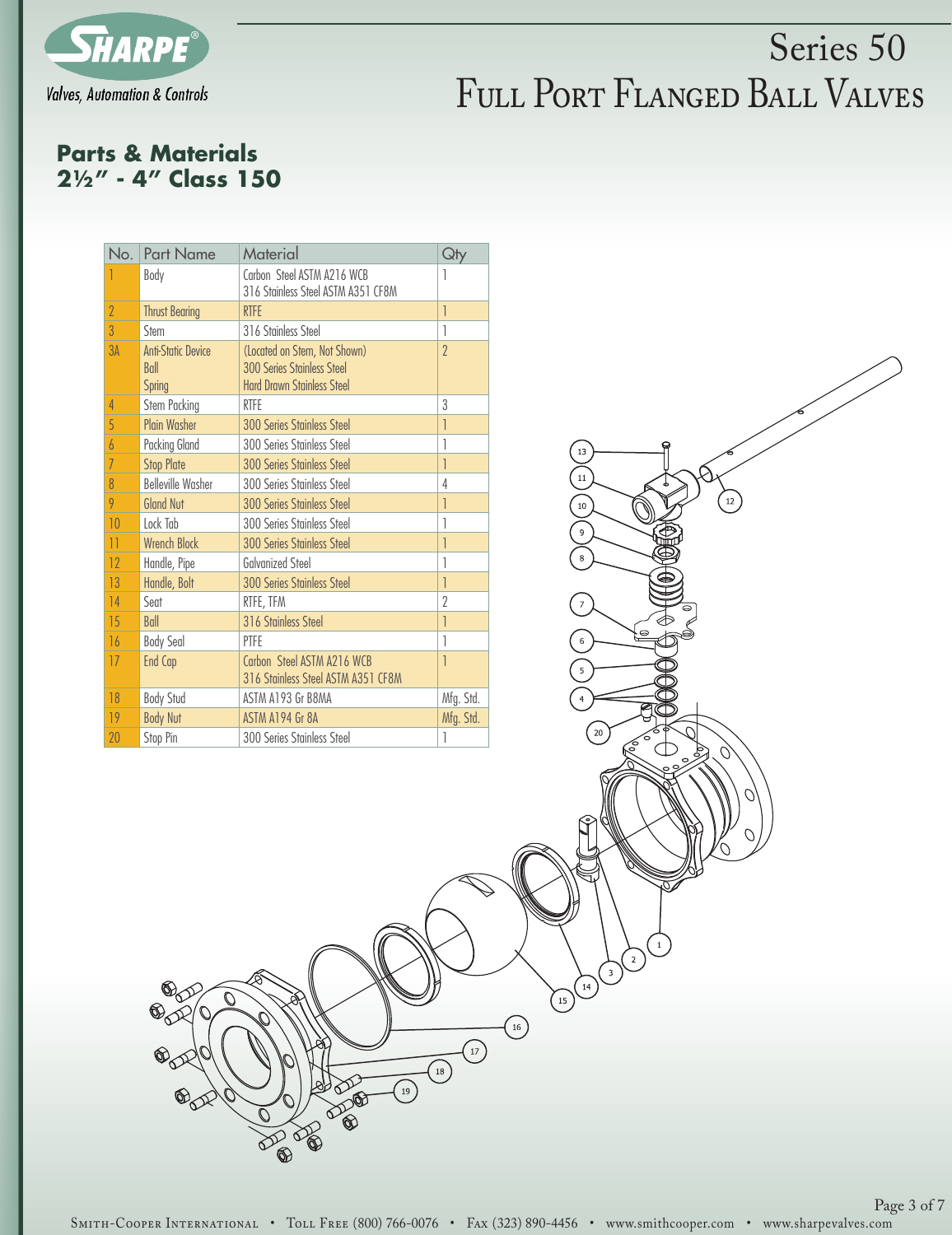

**Valves, Automation & Controls** 

### FULL PORT FLANGED BALL VALVES Series 50

#### **Parts & Materials 6" - 8" Class 150**

| No.             | <b>Part Name</b>                     | Material                                                                                        | Qty            |  |  |  |  |
|-----------------|--------------------------------------|-------------------------------------------------------------------------------------------------|----------------|--|--|--|--|
|                 | Body                                 | Carbon Steel ASTM A216 WCB<br>316 Stainless Steel ASTM A351 CF8M                                | 1              |  |  |  |  |
| $\overline{2}$  | <b>End Cap</b>                       | Carbon Steel ASTM A216 WCB<br>316 Stainless Steel ASTM A351 CF8M                                |                |  |  |  |  |
| $\mathbf{3}$    | Stem                                 | 316 Stainless Steel                                                                             | 1              |  |  |  |  |
| 4A              | Gland                                | Carbon Steel ASTM A216 WCB<br>316 Stainless Steel ASTM A351 CF8M                                | $\overline{1}$ |  |  |  |  |
| 4B              | Sleeve                               | Steel<br>300 Series Stainless Steel                                                             | 1              |  |  |  |  |
| 5               | Ball                                 | 316 Stainless Steel                                                                             | $\overline{1}$ |  |  |  |  |
| 6               | Seat                                 | <b>RTFE</b>                                                                                     | $\overline{2}$ |  |  |  |  |
| $\overline{7}$  | <b>Stem Packing</b>                  | <b>PTFE</b>                                                                                     | $\overline{4}$ |  |  |  |  |
| 8A              | <b>Thrust Bearing</b>                | PTFE                                                                                            | 1              |  |  |  |  |
| 8 <sub>B</sub>  | <b>Thrust Bearing</b>                | <b>PTFE</b>                                                                                     | 1              |  |  |  |  |
| 9               | <b>Body Seal</b>                     | PTFE                                                                                            | 1              |  |  |  |  |
| 10              | <b>Stem Bearing</b>                  | <b>RTFE</b>                                                                                     | $\overline{1}$ |  |  |  |  |
| $\overline{11}$ | Anti-Static Device<br>Ball<br>Spring | (Located on Stem, Not Shown)<br>300 Series Stainless Steel<br><b>Hard Drawn Stainless Steel</b> | $\overline{2}$ |  |  |  |  |
| 12              | <b>Travel Stop</b>                   | <b>Zinc Plated Steel</b><br><b>300 Series Stainless Steel</b>                                   | $\overline{1}$ |  |  |  |  |
| 13              | Snap Ring                            | Nickel Plated Carbon Steel                                                                      | 1              |  |  |  |  |
| 14              | Handle, Pipe                         | Ductile Iron                                                                                    | 1              |  |  |  |  |
| 140             | Wrench Block                         | Carbon Steel ASTM A216 WCB                                                                      | 1              |  |  |  |  |
| 15              | Stud                                 | ASTM A193 Gr B7M<br>ASTM A193 Gr B8A                                                            | Mfg. Std.      |  |  |  |  |
| 16              | Nut                                  | ASTM A194 Gr 2HM<br>ASTM A194 Gr 8MA                                                            | Mfg. Std.      |  |  |  |  |
| 17              | <b>Gland Bolt</b>                    | Steel<br><b>300 Series Stainless Steel</b>                                                      | $\overline{2}$ |  |  |  |  |

Page 4 of 7

14

17)

İ4A

12

ĢР (АB)

7

 $\bigcirc$ 

6

10 ®A ®

 $\circled{3}$ 

 $\bigcap$ 

 $(5)$ 

 $\circled{6}$ 

16

 $\circled{0}$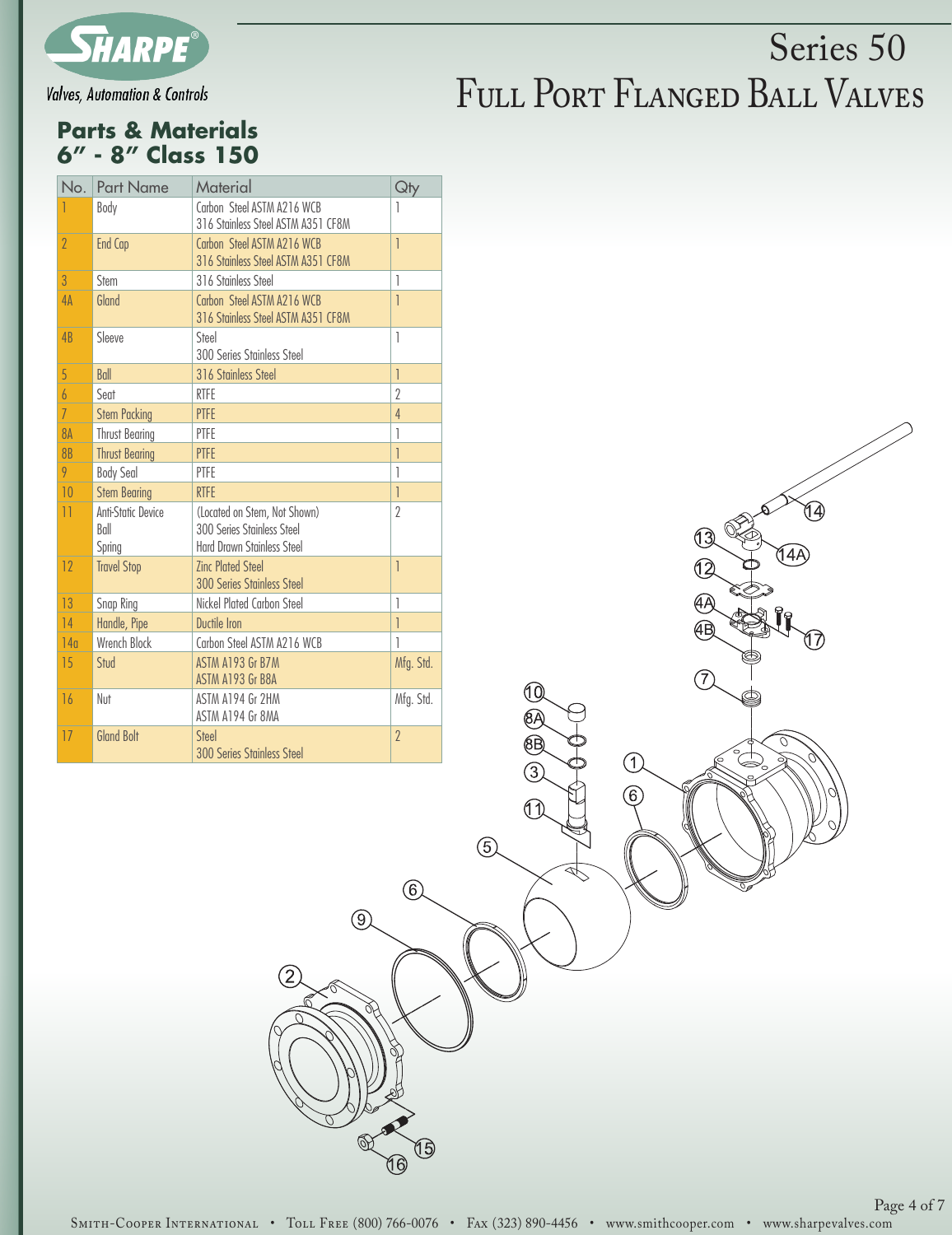

# **1/2" - 8" Dimensions**









|  |  | Class 150 Dimensions (Inches) |  |  |
|--|--|-------------------------------|--|--|
|--|--|-------------------------------|--|--|

| Size           | Port | B<br>G<br>D<br>M<br>A |       |       | Н    | $* *$ |                  | Κ               | W        |      |      |            |
|----------------|------|-----------------------|-------|-------|------|-------|------------------|-----------------|----------|------|------|------------|
| 1/2"           | 0.59 | 4.25                  | 4.78  | 3.58  | 1.97 | 1.36  | F <sub>0</sub> 3 | $3/8-24$ UNF    | 0.220    | 0.39 | 0.73 | M5 X 0.8P  |
| 3/4"           | 0.79 | 4.62                  | 4.78  | 3.72  | 2.24 | .50   | F <sub>0</sub> 3 | 3/8-24 UNF      | 0.220    | 0.34 | 0.70 | M5 X 0.8P  |
| 1"             | 0.98 | 5.00                  | 6.25  | 3.80  | 2.20 | 0.77  | F <sub>04</sub>  | 7/16-20 UNF     | 0.291    | 0.60 | 0.85 | M5 X 0.8P  |
| 1/2            | 1.50 | 6.50                  | 9.03  | 4.45  | 3.01 | 2.24  | <b>F05</b>       | 9/16-18 UNF     | 0.340    | 0.68 | 1.17 | M6 X 1.0P  |
| 2 <sup>n</sup> | 2.00 | 7.00                  | 9.03  | 4.82  | 3.47 | 2.61  | F <sub>05</sub>  | $9/16 - 18$ UNF | 0.340    | 0.61 | 1.15 | M6 X 1.0P  |
| 21/2"          | 2.56 | 7.50                  | 13.75 | 6.70  | 3.54 | 3.76  | F <sub>10</sub>  | $1-14$ UNF      | 0.748    | 0.61 | 1.87 | M10 X 1.5P |
| 3"             | 3.00 | 8.00                  | 13.75 | 7.07  | 3.64 | 4.15  | F10              | $1-14$ UNF      | 0.748    | 0.61 | 1.87 | M10 X 1.5P |
| 4"             | 3.94 | 9.00                  | 13.75 | 7.70  | 4.42 | 4.74  | F <sub>10</sub>  | $1-14$ UNF      | 0.748    | 0.65 | 1.91 | M10 X 1.5P |
| 6"             | 6.00 | 15.50                 | 37.40 | 11.22 | 7.64 | 7.17  | F <sub>14</sub>  | 1.72            | $1.018*$ | 1.65 | 3.58 | M12 X 1.75 |
| 8"             | 7.88 | 18.00                 | 37.40 | 11.57 | 8.66 | 7.72  | F12              | 1.72            | $1.018*$ | 1.65 | 3.58 | M12 X 1.75 |

The dimensions above are for informational purposes only. Please contact Sharpe Valves if you need dimensions for construction<br>\*\* +0.000/ -0.002 \* +.000 / -.003 \*\* +0.000/ -0.002 \* +.000 / -.003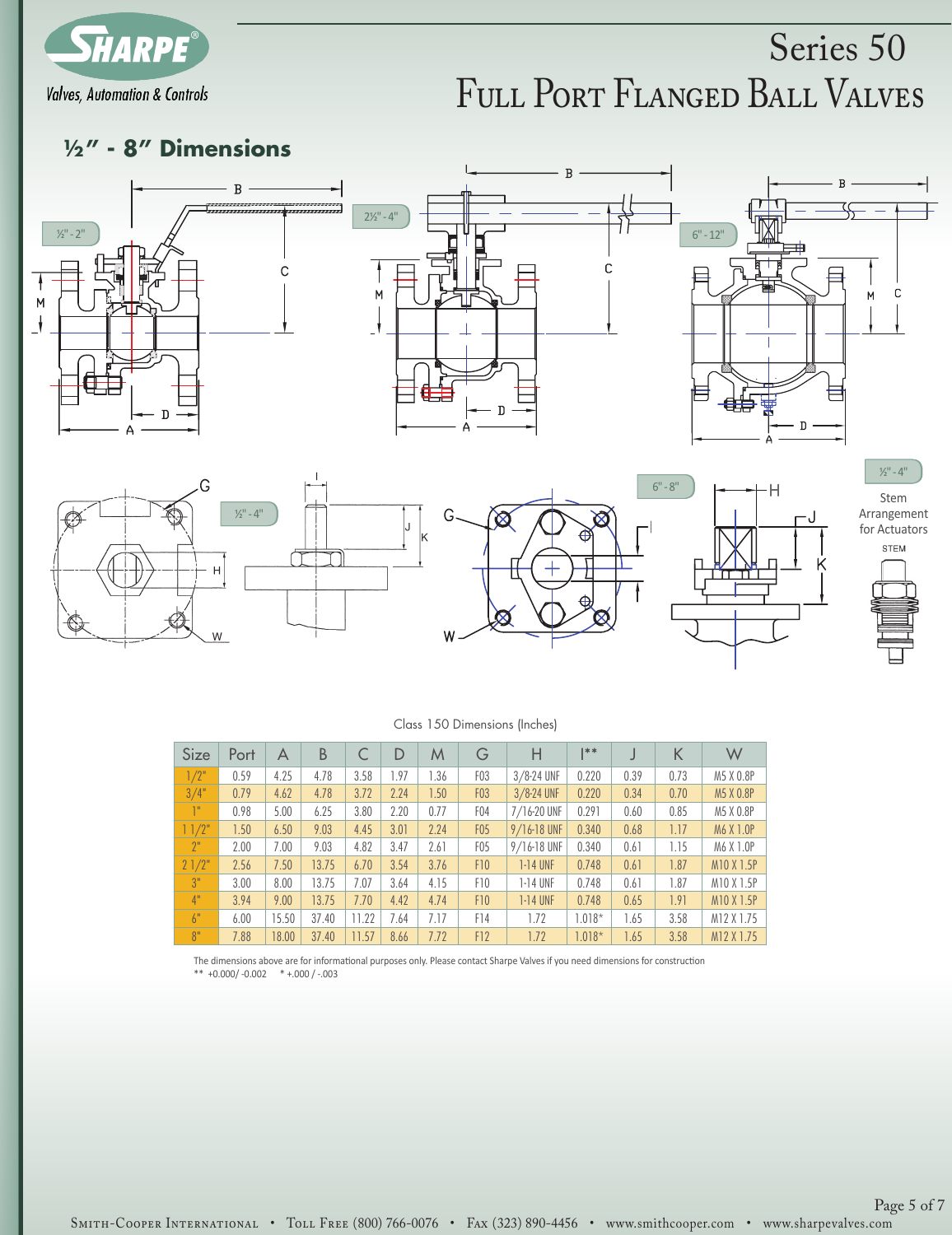

### Seat Pressure -Temperature Rating



Note:

The maximum pressure/temperature ratings of the valve assemblies are limited to lowest of the body or seat material fitted. The valve body ratings are based on ASME B16.34 rating for materials.

The graphs are based on laboratory testing and our experience in field.

The seat ratings depend on the material, design, application and function.

#### **Sharpe Seat Materials**

| <b>TFM</b>  | $M - TFM^*$ PTFE<br>Dyneon <sup>®</sup> TFM PTFE is a second generation PTFE with<br>improved chemical and heat resistant properties and<br>stress recovery. Its temperature range is -100°F to 500°F<br>(-73°C to 260°C) Color - white.                                          |
|-------------|-----------------------------------------------------------------------------------------------------------------------------------------------------------------------------------------------------------------------------------------------------------------------------------|
| <b>RTFE</b> | R - Reinforced Polytetrafluoroethylene (RTFE).<br>PTFE's mechanical properties are enhanced by adding 15%<br>filler material to provide improved strength,<br>stability and wear resistance. Its temperature range is from<br>-320°F to 450°F (-196°C to 232°C). Color-off-white. |